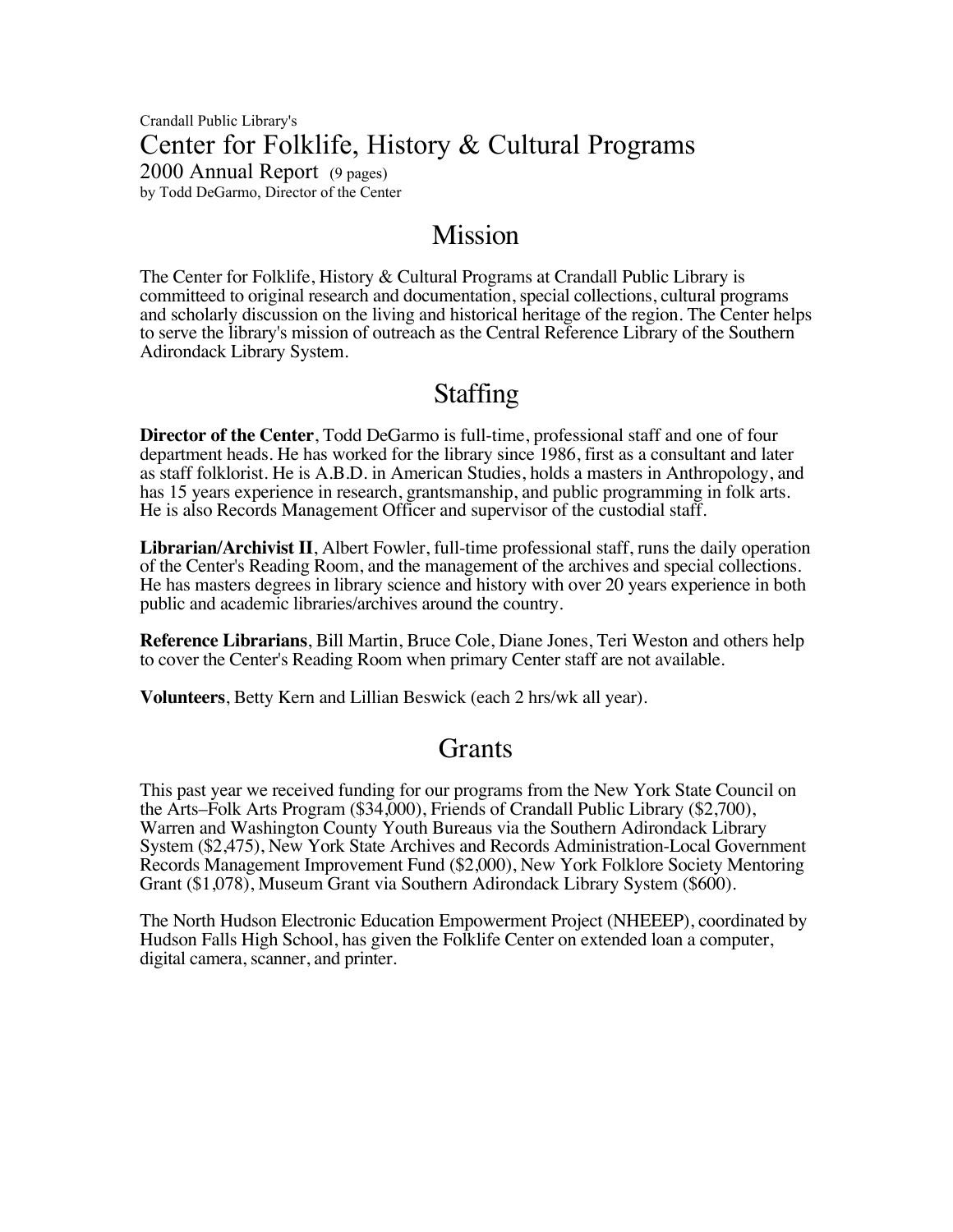# Archives & Special Collections

## Holden Reference Collection:

\$6500 was budgeted from the Library's book budget new books and materials to be spent by DeGarmo in the subjects of local and regional history, genealogy, folk arts and folklife studies. In addition, Friends of Crandall Public Library provide appropriate titles from the public's donations to their book sale.

#### Special Acquisitions:

Empire Theatre Collection – we purchased flyers and brochures, c. 1900-1910.

Scrapbooks (5) – donated by Johnstown Public Library featuring Glens Falls and the surrounding region put together by Winifred Thomson Argersinger Gonseth, 1930s-50s.

Dolls from various regional doll makers for the Folk Art and Artist Collection.

# The Reading Room:

Staffed for the public 22 hours per week (6 days a week). We had 2,395 users asking 2.003 reference questions, using 3,678 items, making 4,223 photocopies.

## SARA-LGRMIF 1999-2000

Albert Fowler led a team of consultants to process collections and rare books, and continue the process of developing finding aids for our many special collections. Katherine Chansky began this work on our Folklife Collections 1986-present. Two Power Macintosh computers were upgraded.

# Use of the Collections

A 1950s photograph from the Richard Dean Collection was chosen to appear on the New York State Archives Week Poster (October 8-14, 2000). Many photographs were used for 2 local history books, one on Lake George, one on Glens Falls.

# Research & Documentation

Projects like *If Only They Could Talk* generate fieldwork (slides, audio tapes, notes, objects and other materials) and program files (interpretative flyers, exhibition text, videos, and other materials) that become a part of the Library's Archives.

# Special Projects

# **If Only They Could Talk: Dolls, Stories & the Spirit of Doll Making**

We hired Nancy Scheemaker (who approached us with a proposal) to investigate this subject in our region. She provided fieldwork (notes, slides, taped interviews) and program assistance (see below).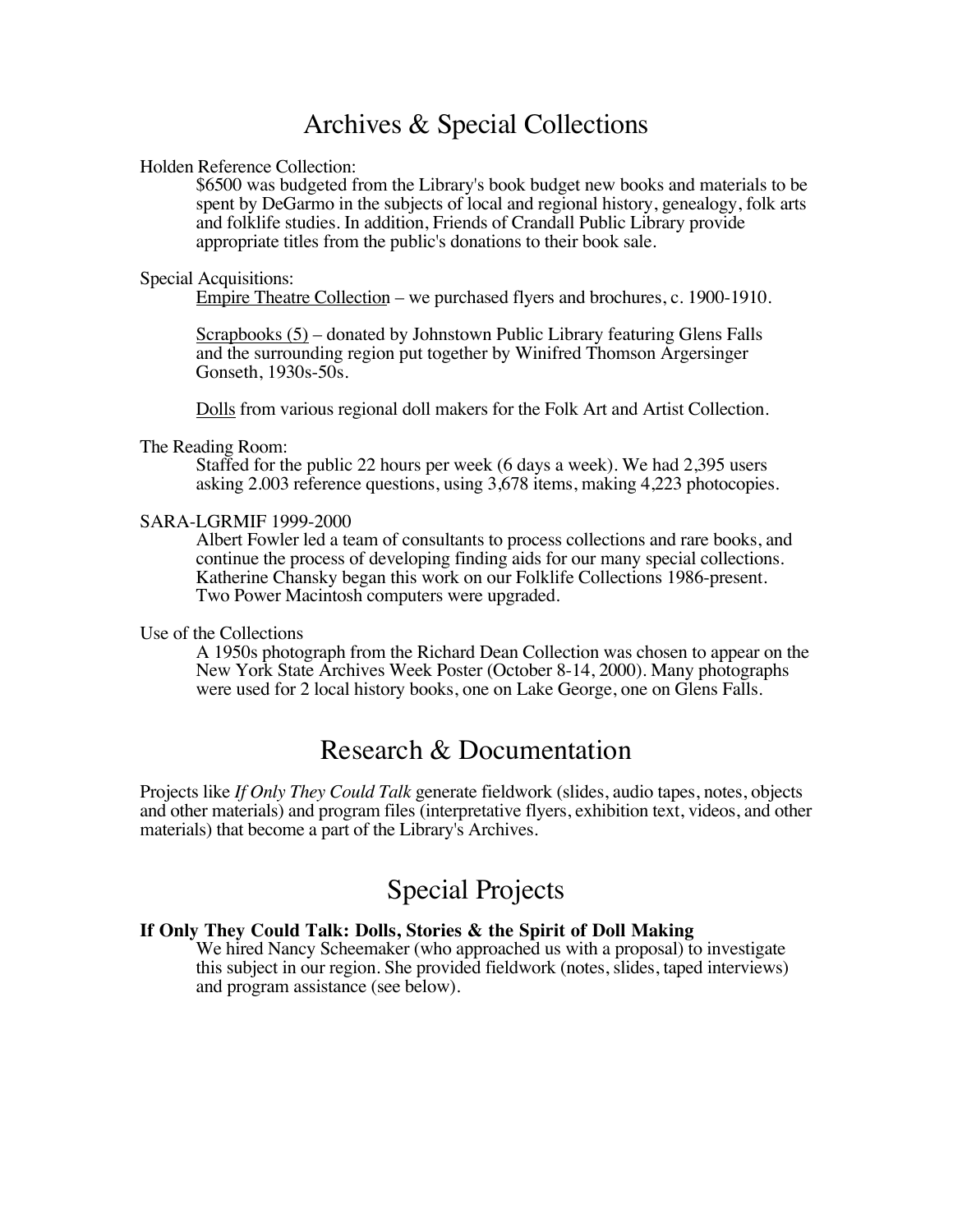## **Backyards: Youth Documenting Community**

DeGarmo traveled to Washington, DC with NY Folklore Society Mentoring Grant to continue planning this new ongoing program for the Folklife Center. We are envisioning multiple sites around our service area, where teens are taught the professional skills of photography and sound recording, with the resulting documention (photos and recordings) used in exhibitions, radio production and collection building.

# **Warren County Tourism: Amusements, Dude Ranches, & Summer Camps**

We are printing the final report on this project funded Documentary Heritage Program to survey and inventory records of local tourism businesses; co-authored by Ellen McHale, Albert Fowler and Todd DeGarmo.

# **Indian Camps & Upstate Tourism**

We have a curriculum kit pending, funded by the State Archives and Records Administration, based on local research by Todd DeGarmo with help of an advisory group including Mary Zwolinsky, Nancy Scheemaker, and area teachers.

# Public Programs

## **Gospel Music & International Children's Art**

**(15 artists, 1 session, 130 participants)** Mount Olive Baptist Church Male Chorus, Albany, NY with guest curator Mary Zwolinsky performed in CPL Auditorium on Tuesday, February 1 at 7 pm following the reception for the World Awareness Children's Museum's All Country Show at 6 pm in the Friends

# **Solomon Northup for the Chapman Museum Program**

**(4 presenters, 3 sessions, 126 participants)** a. Lecture Series

Wednesday nights at 7 pm in CPL Auditorium

Chapman:

Gallery.

(1) March 8: Rediscovering Solomon Northup by Dr. Clifford Brown, Union College 25 participants

(2) March 15: Local Efforts to Free Solomon Northup by Paul McCarty & Eileen Hannay, Old Fort Museum 39 participants

Folklife:

(3) March 22: Grandma Martha's Stories of 19th Century Women by Shirley McFerson 62 participants

# b. Slavery Book Box - a loan of 37 books to classrooms:

- Chapman Historical Museum, Northup exhibition.
- North Colonie School 5th-6th grades.
- Putnam School 4-5-6th grades.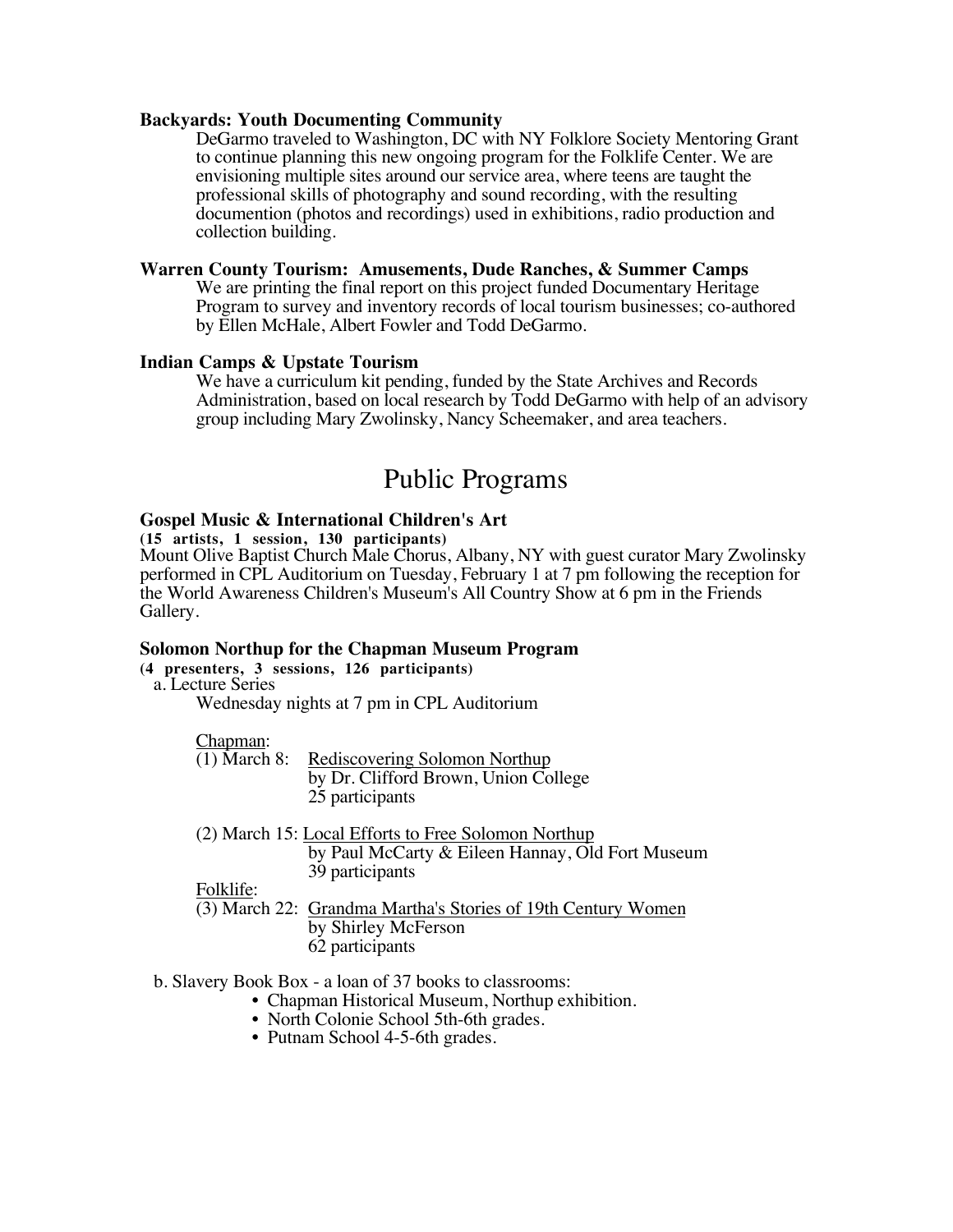## **Upclose & Unplugged**

**(5 presenters • 6 sessions • 391 participants)**

Live music on 2 Fridays for school groups and a free evening concert:

Kitchen Ceili (New England/Irish Music) -George Wilson, Dora Hast, Stan Scott Friday, April 7 9 am Warrensburg 3rd Grade in Folklife Center 40 participants<br>10:30 am Folklife Center 14 participants Folklife Center<br>CPL Auditorium 7 pm CPL Auditorium 107 participants John Rossbach (Bluegrass) Friday, April 14<br>10:30 am 10:30 am Cambridge 5th Grade 30 participants<br>1:15 pm Salem 3rd-4th Grade 45 participants

1:15 pm Salem 3rd-4th Grade<br>7 pm CPL Auditorium 155 participants $*$ (\*standing room only; turned away 50 more)

**Power of Objects**<br>(2 presenters • 2 sessions • 45 participants making 36 dolls) Two programs funded by Southern Adirondack Library System with a museum grant:

Doll Sculptures by Caroline Hooke hosted by guest curator, Nancy Scheemaker

Hadley-Luzerne Library Thursday, April 27, 2000 @ 4:30 pm 2 presenters • 1 session • 32 participants making 18 dolls

Fort Edward Library Saturday, May 13, 2000 @ 10:30 am 2 presenters • 1 session • 13 participants making 8 dolls

## **Adirondack Tall Tales**

**(2 presenters • 6 sessions • 179 participants)** We hosted Daddy Dick Richards at the Queensbury 3rd Grade all day Friday, June 2, for their annual Adirondack Environmental Day:

| 8:45 am            | Setup                     |
|--------------------|---------------------------|
| $9:20$ am          | 28 participants           |
| $10:10$ am         | 29 participants           |
| $11:00$ am         | 31 participants           |
| $11:45$ am         | Lunch $& 29$ participants |
| $12:50 \text{ pm}$ | 30 participants           |
| $1:40 \text{ pm}$  | 32 participants           |

We also videotaped each session and distributed bookmarks to 300 students.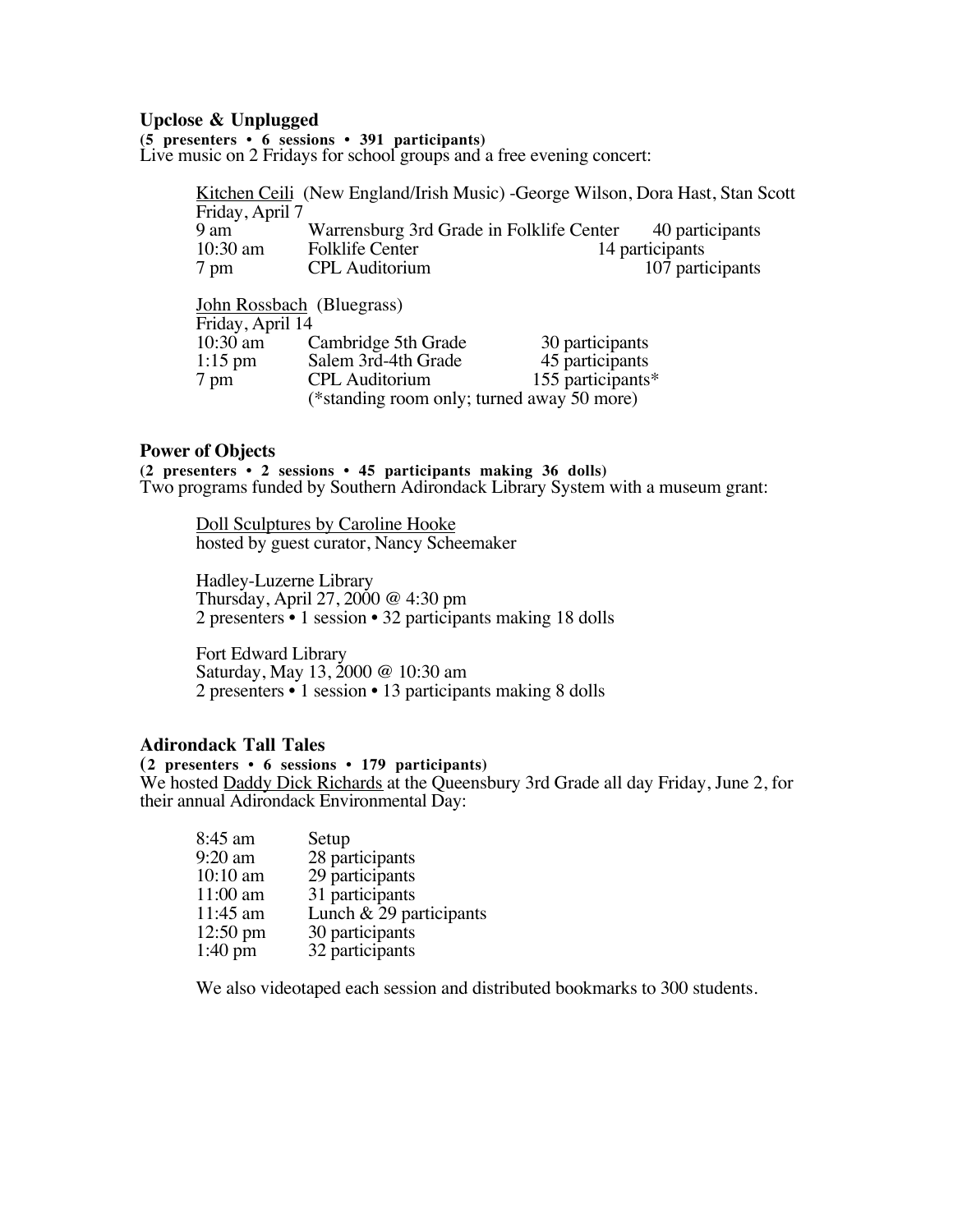# **Oral History Workshop**

# **(1 presenter • 1 session • 12 participants)**

On Friday, June 9, 10 am to noon in the Folklife Center, Todd DeGarmo presented an overview of oral history interviewing (covering preparations, the interview, and afterward). Representatives from the Johnsburg Historical Society, the Chapman Museum, NHEEEP and Black Crow Network were present.

# **Live! At the Bandstand**

**(2 presenters, 40 artists, 4 sessions, 1475 participants)** Live music and dance in City Park Tuesdays 7 pm:

> Hye Yeraz Band with Habiba Armenian Music & Middle Eastern Dance Tuesday, July 11, 2000 5 artists + 300 participants

Kleiner Klezmer Orchestra Eastern European Jewish Dance Music Tuesday, July 18, 2000 6 artists + 350 participants

Mount Olive Male Chorus Gospel From Mount Olive Baptist Church Tuesday, July 25, 2000 16 artists + 400 participants

Alex Torres and the Latin Kings Merengue, Salsa, Cha-Cha, Mambo Tuesday, August 1, 2000 13 artists + 425 participants (with threat of rain)

## Notes:

- Bookmarks and Printed flyer on library desks, sent to weekly/daily newspapers, radio/TV, and bulk mailed to targeted audiences.
- Part of 3 articles on summer events in downtown Glens Falls.
- Advertizement in *Folk Times.*
- Collaboration with LARAC (use of building) and City of Gle ns Falls (bandstand).
- Guest folklorist presenters Mary Zwolinksy (Arts Center)and Ellen McHale (NYFS).
- Thank you letter from James E. Clark, Jr., Assistant to the Mayor/Budget Coordinator

# **Book Boxes**

a. Six collections are currently available for classroom loan:

- Navajo: Weaving, Stories & Lifeways
- Slavery & the Underground Railroad
- Foodways: A Multicultural Sampler
- Dolls: Favorite Stories
- Japan: Our Asian Neighbor
- Migration & Immigration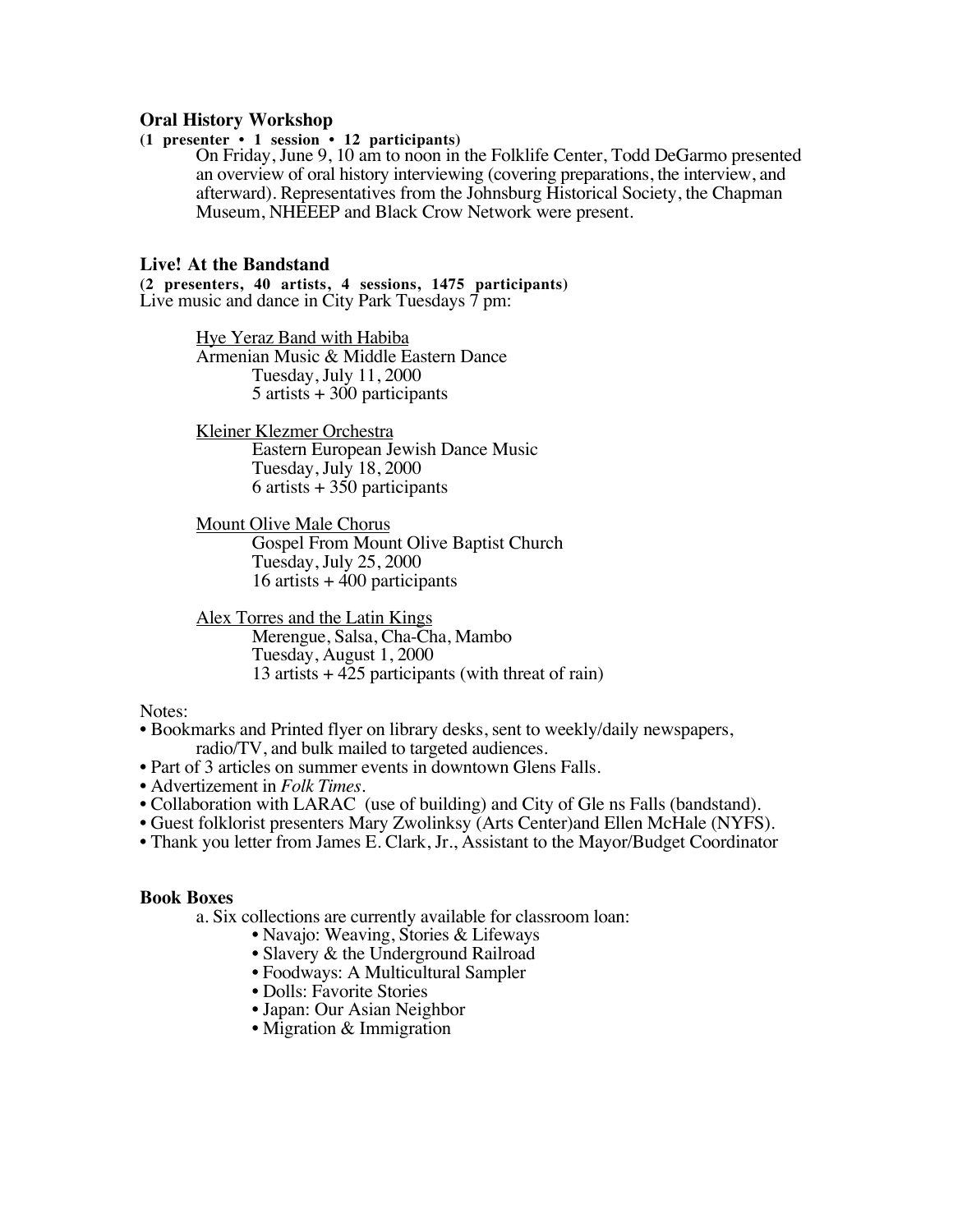| If Only They Could Talk: Dolls, Stories & the Spirit of Doll Making<br>• Exhibition in Folklife Gallery, October 1 - December 31, 2000                                                                                                                                                                          |
|-----------------------------------------------------------------------------------------------------------------------------------------------------------------------------------------------------------------------------------------------------------------------------------------------------------------|
| -written comments from viewers (35)                                                                                                                                                                                                                                                                             |
| • Reception for the new exhibition on October 4 • 45 attendees                                                                                                                                                                                                                                                  |
| • Lecture Series (Wednesdays, 7 pm)<br>October 4<br><b>Benefit Dolls: Making Dolls for the Community</b><br>• 20 attendees<br>by Agnes Sura<br>October 11<br><b>Care of Antique Dolls</b><br>by Andrea Salkowe<br>• 19 attendees<br>October 18<br>A History of Cloth Dolls<br>• 19 attendees<br>by Linda Edward |
| • Gallery Visit with Story<br>October 27 - Glens Falls - Kensington                                                                                                                                                                                                                                             |
| exhibit tour (Todd DeGarmo) & story (Frieda Toth)                                                                                                                                                                                                                                                               |
| 3rd Graders: 9:30 am<br>20 participants<br>$10:30$ am<br>23 participants                                                                                                                                                                                                                                        |
| . Workshops by local dollmakers in area schools                                                                                                                                                                                                                                                                 |
| (with additional funding by the County Youth Bureaus via SALS)                                                                                                                                                                                                                                                  |
| November 9 - Cambridge<br>Nancy Scheemaker and Agnes Sura<br>4th grade 45 participants<br>4th grade 45 participants                                                                                                                                                                                             |
| November 27 - Cambridge<br>Nancy Scheemaker and Carolyne Hooke<br>28 participants<br>5th grade<br>Note: Thank you notes and reports                                                                                                                                                                             |
| November 28 - Salem<br>Todd DeGarmo and Carolyne Hooke<br>28 participants<br>5th grade<br>$3rd \overline{grade}$<br>40 participants<br>Note: Self-motivated doll making on December 1                                                                                                                           |
| December 4 - Johnsburg<br>Nancy Scheemaker and Carolyne Hooke<br>33 participants<br>5th grade<br>33 participants<br>3rd grade<br>Note: Thank you note and photographs                                                                                                                                           |
| December 7 - Chestertown Library<br>Nancy Scheemaker and Carolyne Hooke<br>Homeschoolers<br>12 participants                                                                                                                                                                                                     |
| December 11 - Greenwich (Easton Library)<br>Nancy Scheemaker and Carolyne Hooke<br>3rd grade<br>25 participants                                                                                                                                                                                                 |
| January 25 - Lake George                                                                                                                                                                                                                                                                                        |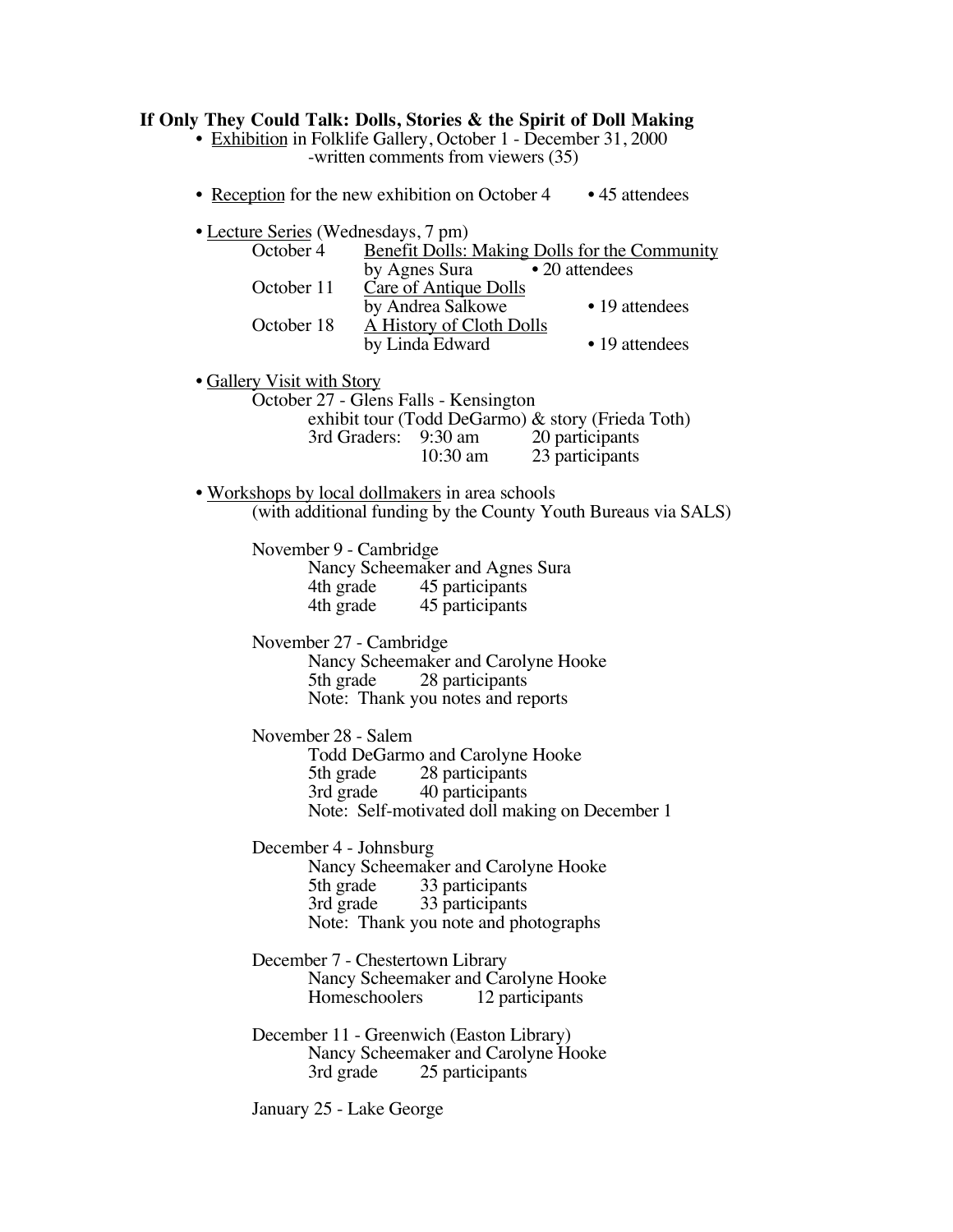Afterschool 6th graders 20 participants

- Book Box for classrooms called *Dolls: Favorite Stories*
- Publicity: postcard; exhibit catalog; features in Post-Star (Sept 28), Schenectady's Sunday Gazette (Oct 15)

# **Exhibitions**

We developed several exhibitions this year in cooperation with area institutions: Musical Memories of the Adirondacks - developed at the request of the Adirondack Mountain Club, Lake George in 1999. First showing at CPL January 2000.

Peaveys, Pike Poles, and Pickaroons – subtitled, *Moving Logs from Stump to Mill in the Adirondacks*, a travelling display of photographs and Adirondack folk music lyrics developed in cooperation with officials from the Warrensburg office of Department of Environmental Conservation, travelling to Warren County Youth Fair, Warrensburg (August)

Folk Art from the Trees – continued on display in the Folklife Gallery to showcase various folk artists and their work, containing objects, photographs, biographical information. New additions including Birch Bark work of Thomas Mowatt, and Red Tail Hawk carving by Bob Godfrey.

Hello! from Saga City Japan (new), homemade posters from elementary students introducing their neighborhoods to their sister city, Glens Falls.

If Only They Could Talk: Dolls, Stories & the Spirit of Doll Making (October 2000 - January 2001)

In addition we place small displays around the Library in our "Folklife Cubes": African Thorn Carving from IACA Fish Taxidermy Brownie, the Chainsaw carved bear Knitting & Wool to promote the Washington Co. Wool Tour, Spring 1999 Meg's Snow Cycle constructed of found objects by Fred Hill

The Folklife Center also takes care of other, non-folklife art and displays: Fine Art: paintings, prints and photographs from the Special Collections. Sister Cities: Saga City Japan & Glens Falls: display case of gifts, art, plaques

# **Folklorist Presentations**

by Todd DeGarmo:

May 10: Folklife Center's Place within the proposed Library Expansion, NYS Folk Arts Roundtable, Syracuse.

July 3 - August 3: Skidmore college course American Studies 102 (DeGarmo on his own time as visiting faculty, during second summer session, Monday-Friday, 8:30-10:10 am in Saratoga Springs).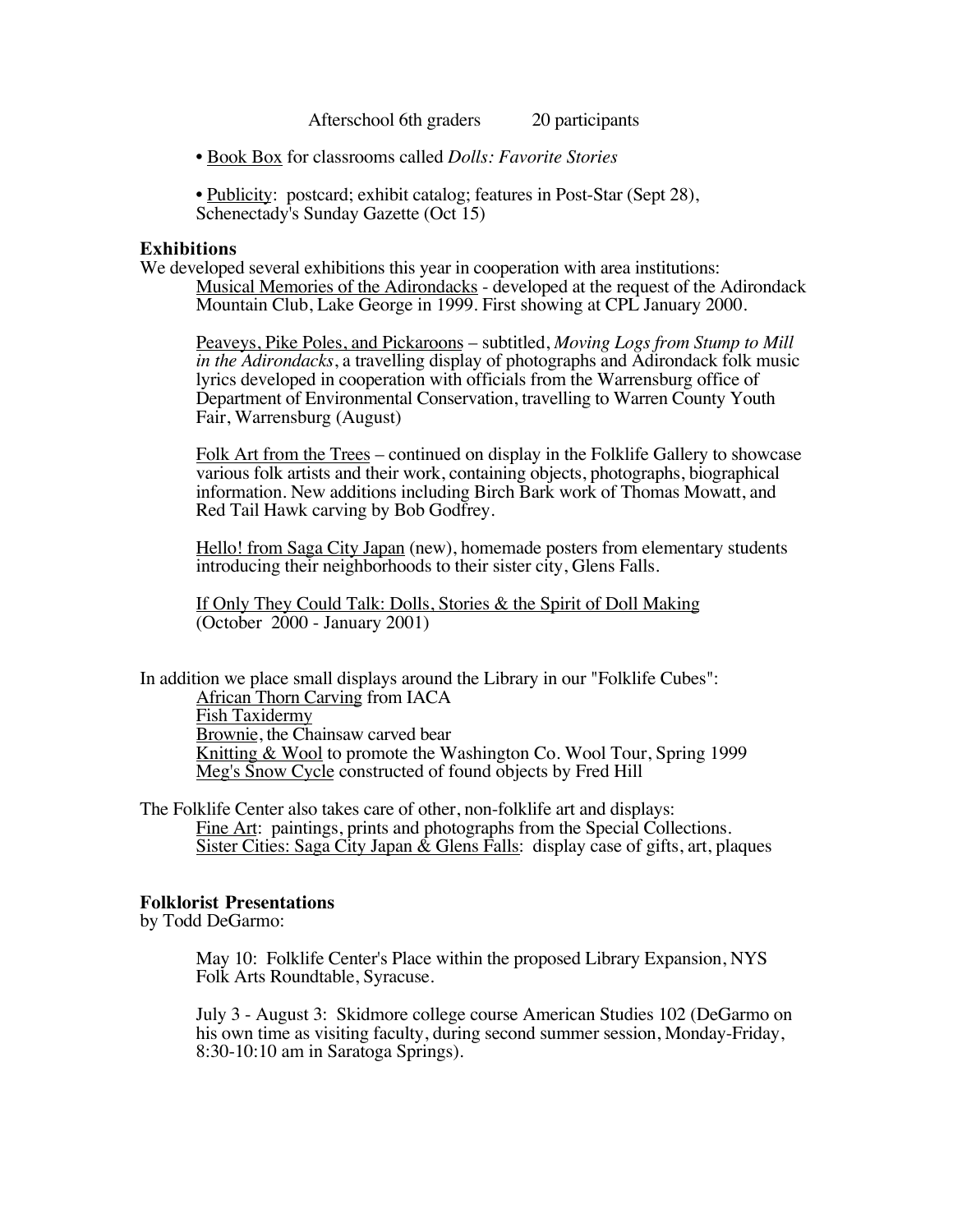October 21: Indian Camps & Upstate Tourism, Heritage Hunters, Saratoga Springs Public Library. This talk is one of 122 chosen to be a part of New York Council for the Humanities' 2000-2002 series.

November 16: "Life Within: Vernacular Architecture in NE New York" for the session, *Intersections: Folklore, Oral History, and Historic Preservation Studies*, at the conference, Researching New York 2000: Perspectives on Empire State History, University at Albany.

November 17: Ribbon cutting for NYFolklore Society's new gallery, Schenectady.

# Management Activities

As a department head and member of the Library's Management Team, DeGarmo has additional duties:

• attend monthly Board meetings and present Folklife Center report.

- attend Board Committee meetings.
- attend weekly Management Team meetings.
- supervise Building Staff (2).

• Acting Head Custodian when David Colt out on sick leave.

• participate in Library expansion planning, ie. meetings/activities with Nolan Lushington, library planner.

• participant in Web design discussions with Web consultant.

# Additional Professional Activities

# Participation (DeGarmo)

• board president, New York Folklore Society.

• member of the Advisory Committee, Capital District Library Council - Documentary Heritage Program.

• member of the planning committee, American Folklore Society's 2002 Annual Conference in Rochester, NY.

• co-host, Arts, History and Tourism session for Management seminars sponsored by Adirondack Regional Chamber of Commerce, January 5

• hosted local Museum Educators Alliance meeting in Folklife Center, April 3.

• attendee, Employee Assistance Program workshops, *Yoga for Stress Management* (May 4) and *Intervention Skills for Supervisors* (May 24).

• attendee, individual training from Hudson Falls computer specialist Shelly Cromwell for the new NHEEP-funded PC in the Folklife Center, May 1.

• attendee, NY Folk Arts Roundtable workshops on audio recording and photography in Syracuse, May 11.

• representative for CPL (on his own time) at the *Chronicle's 20th Anniversary*  cruise on Lake George May 17.